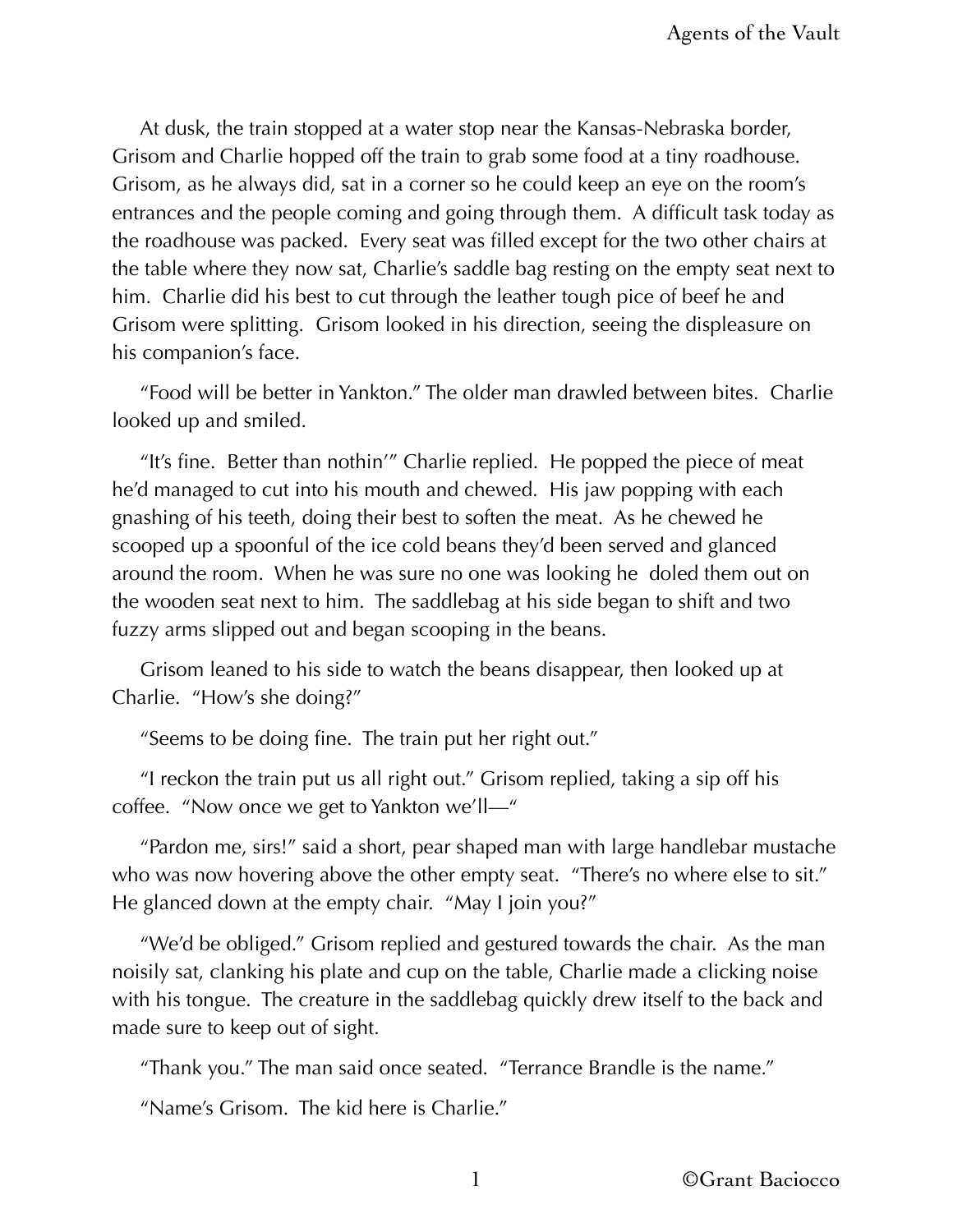"Pleasure to make both of your acquaintances." The man said, scooping a large spoonful of beans into his mouth. He talked sloppily with his mouth open. "Lots of folks on their way to Yankton it would seem."

"It would appear that way." Grisom replied. He hated small talk.

"I suppose form the looks of many of them, their final destination is the gold in the Black Hills."

"That your destination Mr. Brandle?" Grisom asked, not looking up at the man who he, after a few seconds of watching his sloppy eating, found disgusting

"Me? Heavens no." Mr. Brandle chuckled. "My travels take me to Yankton. I'm a courier for the bank there."

"Courier?"

Mr. Brandle wiped his chin with the back of his hand. "Ah, yes." He shifted nervously thinking he may have said too much. He always seemed to do that.

Grisom saw the flash of panic cross the man's face and to ease the man's suddenly uneasy mind, he changed he subject.

"Foods decent?" Grisom asked sarcastically, watching how Brandle put it away.

"Mmm hmm," the man replied between chomping mouthfuls. He swallowed, "So Mr. Grison, Charlie what brings you two to the Dakota territories?"

"We are…couriers as well," said Grisom with a smile over to Charlie. The man stopped chewing and stared at Grisom wide-eyed. "We are bringing some items to a friend in Yankton."

Brandle leaned in excited, wiping his fingers on his vest, "What kind of items? If I may ask."

"You may ask," Grisom answered. "But we ain't gonna tell you."

Brandle's face dropped. Just then the train's whistle sounded indicating that it was time to roll out. Brandle thanked Grisom and Charlie and scurried off through the throng of people. Charlie watched Grisom watch Brandle walk away.

Grisom indicated towards Brandle's direction, "There's something else on the train besides our trunk. Gold, maybe bank notes."